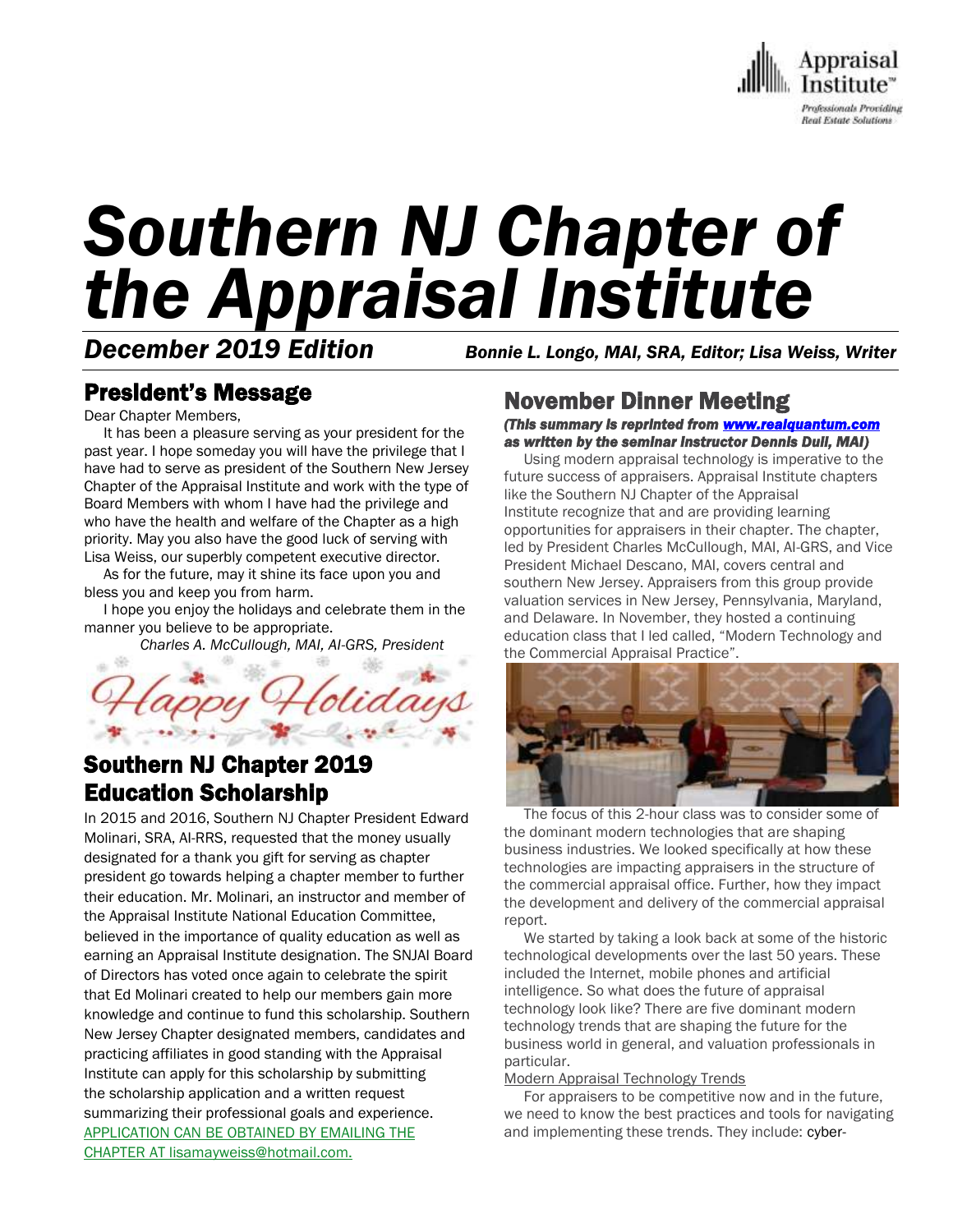

security, the cloud, big data, specialized software replacing spreadsheets, and mobility.

 The importance of each trend is monumental and here's why.

- *Cyber-security* is critical because appraisers work with highly sensitive data every day. Threats come from many avenues; malware, ransomware, phishing, and social engineering. A breach could be lethal to your reputation and the very life of your business.
- The *cloud* is crucial for many reasons, including security, but it is also the most economically efficient way to operate your practice.
- *Big data* is vital because real estate is immersed in volumes of data and appraisers must be able to research, access, retrieve, manage, and analyze a vast amount of data in a timely manner.
- When it comes to *specialized software*, Fortune 100 companies have been moving away from spreadsheets for several years. Specialized software reduces errors and is much more suitable for handling big data.
- Lastly, *mobility* enables professionals to work anywhere, reduces office costs, and opens up the talent pool.

 How appraisers embrace these five trends will largely separate the best from the rest over the next few years.

 Many thanks to the Southern New Jersey Appraisal Institute Chapter for hosting this continuing education class.

About the Author Dennis Dull, MAI, is a senior appraiser at Keller-Craig and

Associates as well as the Chief Sales Officer for Realquantum.

## Congratulations Sherrie Lisa Galderisi, SRA, AI-RRS

 Effective October 4th, Sherrie Lisa Galderisi earned her AI-RRS designation. We look forward to presenting her with the certificate at the January Installation Dinner. The AI-RRS designation is aimed at providing professional residential reviewers with the knowledge and skills needed to satisfy issues related to due diligence and risk management often requested by their employers and clients.

 Sherrie has worked as an appraiser since 2005. She attended Morris County Community College, then continued at William Paterson College and Black Stone Real Estate Law. She joined the Appraisal Institute in 2006 and worked under Metro's chapter president Michael Hedden in 2008. She then moved to Southern New Jersey and continues to keep involved with the Southern NJ Chapter and served as one of the board members (2015-2017) and is slated to start a new board term in 2020. She

specializes with high end properties, newer construction and tax appeals. Her past automotive experience, as the dealer principal's controller of a four franchise hub, has also helped her to assist her peers with numerous commercial appraisals to add to her portfolio of experience. She is the owner and Senior Appraiser of ATP Appraisals.

 Sherrie earned her SRA designation last December. In addition, Sherrie has also earned her Independent Fee Appraiser (IFA) and Accredited Senior Appraiser (ASA) designations and was the National Association of Independent Fee Appraisers (NAIFA) State Director for the past two years (2016-2018). She is committed to have all appraisers be as one unit to keep our industry thriving, no matter which organization they are with. She was also involved in the legislation presented to Governor Christie, (Assembly bill 1973) which did pass, to have New Jersey register AMC companies and to pay a licensing fee.

 Sherrie is passionate about the appraisal industry and believes time is the most precious gift. She also believes being the best means to never stop learning. She looks forward to her next journey and continuing to the next level, while still supporting her peers. CONGRATULATIONS. Sherrie Lisa Galderisi, SRA, AI-RRS!

### . SNJAI UPCOMING EVENTS

[Visit](http://www.myappraisalinstitute.org/education/southernNewJersey) our website for registration links[: www.ai-snj.org](http://www.ai-snj.org/) 

#### 2020 DATES: Register now!

March 16: USPAP 7 hour Update, SJ Tech Center, Rowan University, Mullica Hill

- March 19: Business Practices & Ethics, SJ Tech Center, Rowan University, Mullica Hill
- April 27-29: Review Theory Residential, SJ Tech Center, Rowan University, Mullica Hill
- May 13: Appraisal of Manufactured Homes Featuring Next-Generation Manufactured Homes, SJ Tech Center, Rowan University, Mullica Hill

 If you have classes/seminars/speaks suggestions, please contact Lisa --- we want to offer what you need!

## FEMA Bought 44,000 Flood-Prone Homes. They May Have to Buy Millions More

#### By [Eric Roston,](https://www.bloomberg.com/authors/AQdgGkZhizQ/eric-roston) [www.bloomberg.com](http://www.bloomberg.com/)

 As the climate crisis worsens, more Americans will be forced from their homes. Many won't be able to afford it, and the U.S. isn't prepared for a massive, governmentsubsidized migration away from flood-prone areas, according to the first comprehensive analysis of Federal Emergency Management Agency data. In the end, it is the nation's poorest who may be left behind.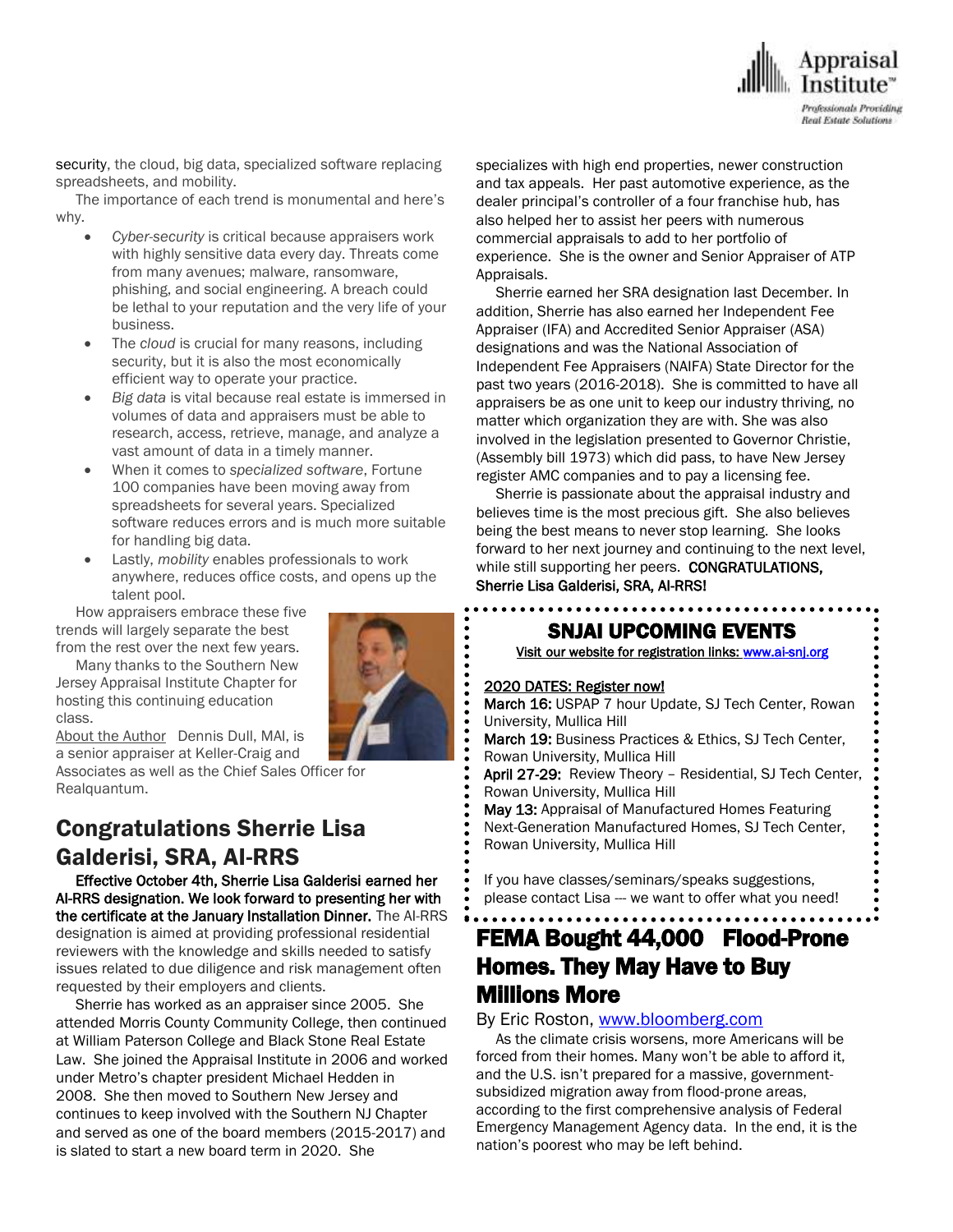

 Americans have voluntarily sold more than 43,000 properties in high-risk areas to the government since 1989, according to a new [analysis](https://advances.sciencemag.org/content/5/10/eaax8995) published Wednesday in *Science Advances*. FEMA's Hazard Mitigation Grant Program has bought properties sprinkled among one-third of all U.S. counties, spread over 49 states, Puerto Rico, Guam and the U.S. Virgin Islands. After the properties are bought, the structures are demolished and the land remains open, ready to absorb future flood waters.

This 30 year-trickle is nothing compared with the [great](https://www.bloomberg.com/news/features/2019-09-20/america-s-great-climate-exodus-is-starting-in-the-florida-keys) [climate](https://www.bloomberg.com/news/features/2019-09-20/america-s-great-climate-exodus-is-starting-in-the-florida-keys) exodus to come. The potential number of homes that may be abandoned is staggering, said A.R. Siders, a co-author and assistant professor at University of Delaware's Disaster Research Center. "There are 49 million housing units in at-risk areas on the U.S. coast, and over \$1 trillion worth of infrastructure within 700 feet of the coast," she said. The government isn't prepared to relocate even one-tenth of that, if it needed to, Siders said.

 FEMA did not immediately respond to a request for comment.

 The problem will only be compounded as extreme weather intensifies. A separate research paper published this week in the *Proceedings of the National Academy of Sciences* found "robust evidence" that natural disasters are carrying greater risk and expense. The authors said their findings give credence to [long-controversial](https://www.pnas.org/content/early/2019/10/01/1907826116) estimates of future costs embedded in climate-economic models.

 And while costs from average weather events may not be changing much yet, damage from extreme events is. Economists call this phenomenon a "fat tail," described most [famously](https://www.bloomberg.com/news/articles/2019-08-29/the-man-who-got-economists-to-take-climate-nightmares-seriously) by Harvard economist Martin Weitzman.

 Under the FEMA program, most buyouts have occurred in counties with higher incomes, education, populations and population density, according to the new analysis—places where homeowners are more likely to afford adaptive infrastructure measures such as elevating houses above flood levels.

 Low-income and rural areas have received fewer buyouts. While the FEMA data don't indicate the identify of homeowners by race, a recent investigation by NPR found that federal post-disaster aid goes [disproportionately](https://www.npr.org/2019/03/05/696995788/search-the-thousands-of-disaster-buyouts-fema-didnt-want-you-to-see) to white communities. The concentration of buyouts is a signal that managed-retreat programs may need adjustment, the researchers said.

 Instead of being out front, states with the highest amount of flood damage (Florida, Mississippi and Louisiana) fell in the middle of the pack when it came to buyouts. Historically, the availability of federal flood insurance and infrastructure support made those states which face an increasing risk of unprecedented storm damage as hurricanes intensify and linger longer—appear less risky to live in than may actually be the case.

 Researchers identified several other problems with FEMA's program. The size of buyouts have decreased over time, with just one to three properties covered in a single project. It takes an average of almost six years to complete a buyout, often leaving homeowners in financial difficulty, according to a [recent](https://www.nrdc.org/resources/going-under-long-wait-times-post-flood-buyouts-leave-homeowners-underwater) report by the Natural Resources Defense Council

 "The way that we're currently dealing with these issues is a sort of unmanaged retreat in a lot of places," said Anna Weber, senior policy analyst at the NRDC. "That's just not working for people right now."

 Americans aren't going to sit and watch their homes flood, said Katharine Mach, lead author of the FEMA study and associate professor at the University of Miami. Some will take buyouts. Some will build levees. Regardless, parts of the nation "might look more like Venice in the future."

Are you on Facebook? We now have a chapter page: "like" us: Southern NJ Chapter - Appraisal Institute





Michael Descano, MAI, attended the Chapter Leadership Program. Chapter leaders came together from across the country to learn, network and began to plan a successful 2010. He is seen above, with 2020 Appraisal Institute President Jefferson L. Sherman, MAI, AI-GRS

## News From National …

**[Online Education:](http://www.mmsend50.com/ls.cfm?r=99596491&sid=8974475&m=957997&u=Appraise&s=http://www.appraisalinstitute.org/online)** Learn at your own pace anytime, anywhere. Top-notch Appraisal Institute courses and seminars come straight to your desktop with online education! Learn from any computer



anywhere, whenever you have time. It's easy, convenient and a great way to get the education you want. Check out the current course listing now:

[https://ai.appraisalinstitute.org/nfai2test/eweb/DynamicP](https://ai.appraisalinstitute.org/nfai2test/eweb/DynamicPage.aspx?webcode=AIEducationSearch) [age.aspx?webcode=AIEducationSearch](https://ai.appraisalinstitute.org/nfai2test/eweb/DynamicPage.aspx?webcode=AIEducationSearch) 

#### Uniform Standards of Professional Appraisal Practice

(USPAP) USPAP class participants need to purchase & bring to class their own copies of this book from the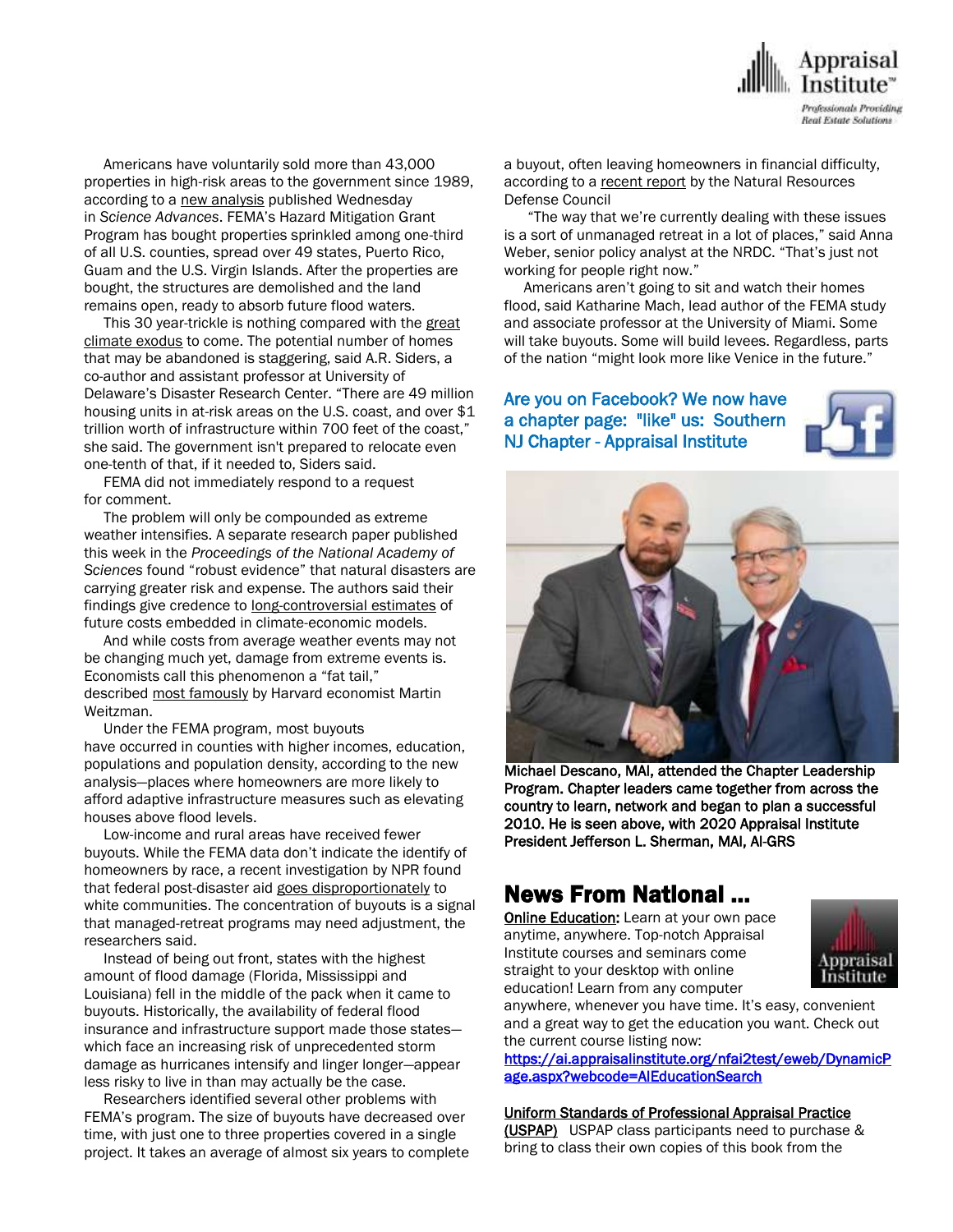

Appraisal Foundation. The USPAP document is not part of the course materials provided by the Appraisal Institute.

**Scholarships** The Appraisal Institute Education & Relief Foundation offers [scholarships;](http://send.appraisalinstitute.org/link.cfm?r=TyxXOooBFM-9kcaVyjABIA~~&pe=k_y06NsR9-tB3atEDYdXWLTTqBM_H3aeIPclU_7mx0sd29sU_T_sOiJTIa3747wAJXWGK_wLmsw-M82swC-Ijw~~&t=jouIQRRPlOfDkLqJe5AmNA~~) next deadline is January 1. Scholarships are for courses only (not exams or Capstone) and do not apply to those retaking a course. If a Candidate needs emergency assistance due to a natural disaster, medical emergency, etc., apply for assistance through the Appraisal Institute Education & Relief Foundation



## NJ Appraiser Board: CE Requirements for Renewal

[http://www.njconsumeraffairs.gov/rea/Pages/CE-](http://www.njconsumeraffairs.gov/rea/Pages/CE-Requirements-for-Upcoming-2018-2019-Renewals.aspx)[Requirements-for-Upcoming-2018-2019-Renewals.aspx](http://www.njconsumeraffairs.gov/rea/Pages/CE-Requirements-for-Upcoming-2018-2019-Renewals.aspx)

 As a condition of renewal, licensees are required to obtain at least 28 credit hours of approved continuing education for each biennial renewal period subsequent to licensure/certification or 14 hours of continuing education if initially licensed or certified in the first six months of the second year. If initially licensed or certified during the last six months of the second year, no continuing education is required. If you are exempt from this requirement for this renewal period only, please answer "yes" to this question. Credits may not be carried over to another renewal period. You must retain documentation to verify all claimed CE credits for a period of not less than four years.

 As a condition of renewal, licensees must successfully complete the seven-hour National USPAP Update Course, or its equivalent, at a minimum of every two years. Equivalency shall be determined through the AQB Course Approval Program or by an alternate method established by the AQB. Do not send course documentation with this form.

 All licensed and certified real estate appraisers shall be required to complete a two hour course on New Jersey law and rules governing the practice of real estate appraising. The course at a minimum shall include: the origin and history of the Real Estate Appraisers Act, the Board composition, scope of practice, mixed practice conflicts of interest, continuing education requirements and criteria, temporary visiting certificates, trainee and supervisor requirements, appraisal reporting and common deficiencies, and the complaint process.

#### ALSO -- Please remember to regularly check the NJ State Board of Real Estate Appraiser's website for any changes. Here is the link:

<https://www.njconsumeraffairs.gov/rea/Pages/default.aspx> One of the recent changes is below. Many were unaware of this, so it's best to check the website regularly[.](https://www.njconsumeraffairs.gov/rea/Pages/default.aspx) Please be aware of the following State Real Estate [Appraisers Board regulation: 13:40A-9.7\(b\):](https://www.njconsumeraffairs.gov/rea/Pages/default.aspx) "Each Statecertified or licensed [appraiser](https://www.njconsumeraffairs.gov/rea/Pages/default.aspx) shall include on every appraisal [performed](https://www.njconsumeraffairs.gov/rea/Pages/default.aspx) pursuant to the Act both the appraisal [Management](https://www.njconsumeraffairs.gov/rea/Pages/default.aspx) company registration number and the amount of the fee received by the [appraiser](https://www.njconsumeraffairs.gov/rea/Pages/default.aspx) for [performance](https://www.njconsumeraffairs.gov/rea/Pages/default.aspx) of that appraisal.

## Comprehensive Exam Prep

Gary DeWeese, MAI, an instructor for the Appraisal Inst. for more than 20 years, is offering Comp Exam prep material. The cost is \$300 for the Income, \$150 for the Sales, \$150 for the Cost/HBU and \$150 for the General module material. If you purchase the first 3 modules, the General module material is free. The material is based on multiple choice type problems with detailed solutions illustrated. The material is electronically delivered the same day as ordered. For more about the material, read student reviews & learn how to order, visit www.garydeweese.com or contact garydeweese@comcast.net or 925-216-8751. *Materials were developed by Gary DeWeese and are not sponsored or endorsed by the Appraisal Inst.*

## Appraisers Provide a Wide Variety of Services, Appraisal Institute Says

 Hiring a Designated Member of the Appraisal Institute can provide a broad range of benefits to commercial and residential clients, the president of the nation's largest professional association of real estate appraisers said in an October press release.

 "When hiring a valuation professional, clients should first understand the role of an appraiser," said Appraisal Institute President Stephen S. Wagner, MAI, SRA, AI-GRS. "The appraiser's role is to provide objective, impartial and unbiased opinions about the value of real property helping those who own, manage, sell, invest in and lend money on the security of real estate."

 Before clients select an appraiser, Wagner recommended that they make Appraisal Institute Designated Members their preferred source for reliable appraisal services. Appraisers who become Designated Members of the Appraisal Institute have gone beyond the minimum requirements that each state requires for appraisers, he said.

 "Appraisal Institute Designated Members have completed stringent educational requirements, have considerable professional experience, and adhere to standards of professional practice that exceed those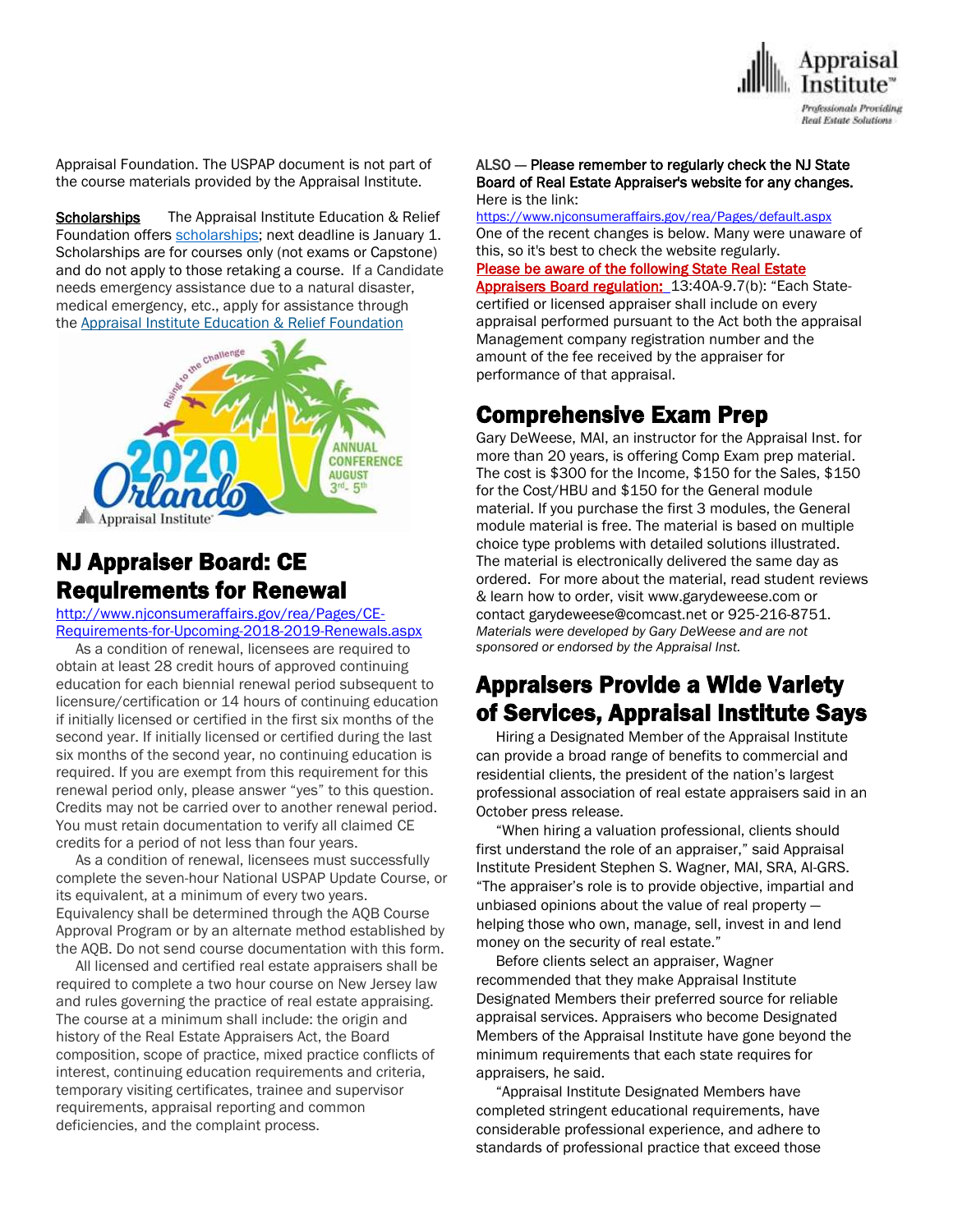

required by state or federal law," Wagner said. "Designated Members also are required to participate in continuing education programs, including those that emphasize the most-up-to-date valuation techniques."

 Wagner also encouraged potential clients to take advantage of the wide range of services that appraisers offer. Depending upon an appraiser's designation and qualifications, he or she can provide or assist with:

- \*Estate planning and estate settlements;
- \*Tax assessment review and advice;
- \*Advice in eminent domain and condemnation property transactions;
- \*Dispute resolution
- \*Feasibility studies;
- \*Expert witness testimony;
- \*Market rent and trend studies;
- \*Cost/benefit or investment analysis,
- \*Land utilization studies and
- \*Supply and demand studies.

Wagner suggested that the best way for consumers to combat potential problems with appraisals performed for lending purposes is to ensure the appraiser hired by their lender is highly qualified & the right questions are asked.

 He said homebuyers should request that their lender ask the appraiser:

\* What professional designations do you have?

\*Are you licensed/certified in the state where you live?

- \*How long have you been in practice?
- \*What level of experience do you have in this particular market and with this type of property?

\*Are you familiar with property in this neighborhood? \*What types of clients have you had?

To find a Designated Member of the Appraisal Institute, visit the Appraisal Institute's

website [https://ai.appraisalinstitute.org/eweb/DynamicPag](https://u7061146.ct.sendgrid.net/wf/click?upn=G62jSYfZdO-2F12d8lSllQB3OjcDfIZtzYqgERzFYug2RkQHtKhX2JzJ-2BTVu13R6t4C-2FZ7vPveVEhsG-2Bh6H76p7hMMpvQpEam3Hlysu7u-2BIHBfjgxWnmjYWx0tx-2BW8BY20-2FhLiyN0VkytPo4kydceNRY-2FxhpEMIlJvgoJ-2F22vQ9Naes-2BUSyyjYX-2B-2FfFoNidUCJ_YRPfbc9BSCpXKTgdcsJ3-2BdZ9g32aJO-2Biq53XIHTGXdPSCWuUi9-2BY6YFy98ZD0OCM91-2B1BhN0lDKy6saJ-2FIaXt1W1ju27t0nAbEQ7uqog-2BIi5t0puBbJ4XOvbRjh8cMa7Yzg1VxI0O4TvUu6h7cfiPLlgMug74dnUoC3aIIMaJVyHtSaOHyXrmmNUMXhy8NjtZCu2tAZtr3HIaA-2FaV5n-2BmM4N50wBWq3qmslIY8Nxl5v7TKnivk1t-2B8XbL9GYWbuFuIm94YDpdPNHkuVf3cPnfKmjj-2FwOv5l4XGNHRf16Y9-2F-2BWjLnlV5YkpewHhx5vLIJKUfARNRCIZVjIfJyh-2BqgvURP9fgAlnhLpQ27BjgMkp4-3D) [e.aspx?webcode=aifaasearch&\\_ga=2.8343410.17057809](https://u7061146.ct.sendgrid.net/wf/click?upn=G62jSYfZdO-2F12d8lSllQB3OjcDfIZtzYqgERzFYug2RkQHtKhX2JzJ-2BTVu13R6t4C-2FZ7vPveVEhsG-2Bh6H76p7hMMpvQpEam3Hlysu7u-2BIHBfjgxWnmjYWx0tx-2BW8BY20-2FhLiyN0VkytPo4kydceNRY-2FxhpEMIlJvgoJ-2F22vQ9Naes-2BUSyyjYX-2B-2FfFoNidUCJ_YRPfbc9BSCpXKTgdcsJ3-2BdZ9g32aJO-2Biq53XIHTGXdPSCWuUi9-2BY6YFy98ZD0OCM91-2B1BhN0lDKy6saJ-2FIaXt1W1ju27t0nAbEQ7uqog-2BIi5t0puBbJ4XOvbRjh8cMa7Yzg1VxI0O4TvUu6h7cfiPLlgMug74dnUoC3aIIMaJVyHtSaOHyXrmmNUMXhy8NjtZCu2tAZtr3HIaA-2FaV5n-2BmM4N50wBWq3qmslIY8Nxl5v7TKnivk1t-2B8XbL9GYWbuFuIm94YDpdPNHkuVf3cPnfKmjj-2FwOv5l4XGNHRf16Y9-2F-2BWjLnlV5YkpewHhx5vLIJKUfARNRCIZVjIfJyh-2BqgvURP9fgAlnhLpQ27BjgMkp4-3D) [53.1571066568-657729976.1527084299.](https://u7061146.ct.sendgrid.net/wf/click?upn=G62jSYfZdO-2F12d8lSllQB3OjcDfIZtzYqgERzFYug2RkQHtKhX2JzJ-2BTVu13R6t4C-2FZ7vPveVEhsG-2Bh6H76p7hMMpvQpEam3Hlysu7u-2BIHBfjgxWnmjYWx0tx-2BW8BY20-2FhLiyN0VkytPo4kydceNRY-2FxhpEMIlJvgoJ-2F22vQ9Naes-2BUSyyjYX-2B-2FfFoNidUCJ_YRPfbc9BSCpXKTgdcsJ3-2BdZ9g32aJO-2Biq53XIHTGXdPSCWuUi9-2BY6YFy98ZD0OCM91-2B1BhN0lDKy6saJ-2FIaXt1W1ju27t0nAbEQ7uqog-2BIi5t0puBbJ4XOvbRjh8cMa7Yzg1VxI0O4TvUu6h7cfiPLlgMug74dnUoC3aIIMaJVyHtSaOHyXrmmNUMXhy8NjtZCu2tAZtr3HIaA-2FaV5n-2BmM4N50wBWq3qmslIY8Nxl5v7TKnivk1t-2B8XbL9GYWbuFuIm94YDpdPNHkuVf3cPnfKmjj-2FwOv5l4XGNHRf16Y9-2F-2BWjLnlV5YkpewHhx5vLIJKUfARNRCIZVjIfJyh-2BqgvURP9fgAlnhLpQ27BjgMkp4-3D)

## Realtor.com: Amazon Delivers High Home Prices *From move.com*

 One year after Amazon selected Arlington, Va., as the site of its new HQ2, the impact on the housing market has been pronounced. Massive inventory shortages, sky-high price spikes and a blistering pace of sales are now the norm in the metro surrounding Amazon's second headquarters, propelling it to one of the nation's hottest [housing markets,](https://c212.net/c/link/?t=0&l=en&o=2641431-1&h=2616228835&u=https%3A%2F%2Fwww.realtor.com%2Fresearch%2Foctober-2019-hottest-housing-markets%2F&a=hottest+housing+markets) according to research by realtor.com*®*.

 In contrast, New York City, which was initially chosen as one of the two markets for Amazon's headquarters, is now sitting at a 15 percent decline in home sales, year-overyear. At the time of the announcement, Manhattan saw a massive leap in home sales of 50 percent. Sales in Manhattan maintained strong double-digit growth until February, when Amazon decided to pull out of New York. At that point, sales growth immediately decelerated and then started declining. The median sale price in Manhattan currently sits at \$1.04 million, down 15 percent year-over-year.

 "The 'Amazon effect' has branched out of its home base of Seattle and it has clearly stamped its fingerprint on the Northern Virginia housing market. The impact of the company's expansion in the suburbs of Washington, D.C. diverges along homeownership lines, with homeowners experiencing noticeable equity gains and buyers feeling the sting of higher prices," according to George Ratiu, senior economist at realtor.com®. "Following Amazon's initial announcement that it was scouting cities for a second headquarters, we knew the winner would see a considerable jump in demand for housing, especially from investors and speculators looking to cash in on increased demand. Looking back a year after the announcement, we can see how dramatic the move has been in the market."

 Immediately following last year's announcement, home sales in Arlington jumped 21 percent year-over-year as investors swarmed in on the area. Initially, the area saw a substantial 17 percent increase in median listing price, but it has only gone up from there. The median listing price in Arlington County reached \$863,000 in October 2019, up 33 percent year-over-year.

 In part, the massive price appreciation is due to the lack of inventory and swelling demand for housing in the area. As



of October 2019, active listings in Arlington County were down 49 percent year-over-year. Without inventory available to meet current demand, buyers are extending their home search farther out. In Northern Virginia, which is made up of 14 counties, active listings are down 26 percent year-over-year.

 The lack of available homes has all but assured that any home hitting the market is bought almost instantly. Half of all homes in Arlington are selling in under 28 days -- nine days faster than a year ago and 38 days faster than the national median days on market. The market conditions which have catapulted Northern Virginia into one of the nation's most competitive housing markets can be traced back to two story lines, according to Ratiu.

 "First, the nationwide competition drew so much attention, it caused a massive shortage of homes as investors descended on the area, buying homes as quickly as they could. Second, homeowners and investors have been holding out on selling, anticipating that prices will only continue to increase further, which has compounded the area's inventory shortage, and further increased home prices, testing the area's limits for what buyers are willing to pay," he said.

## Apps for Appraisers *www.appraisalbuzz.com*

 As an appraiser, your smartphone could be what your business needs to be successful. All businesses should